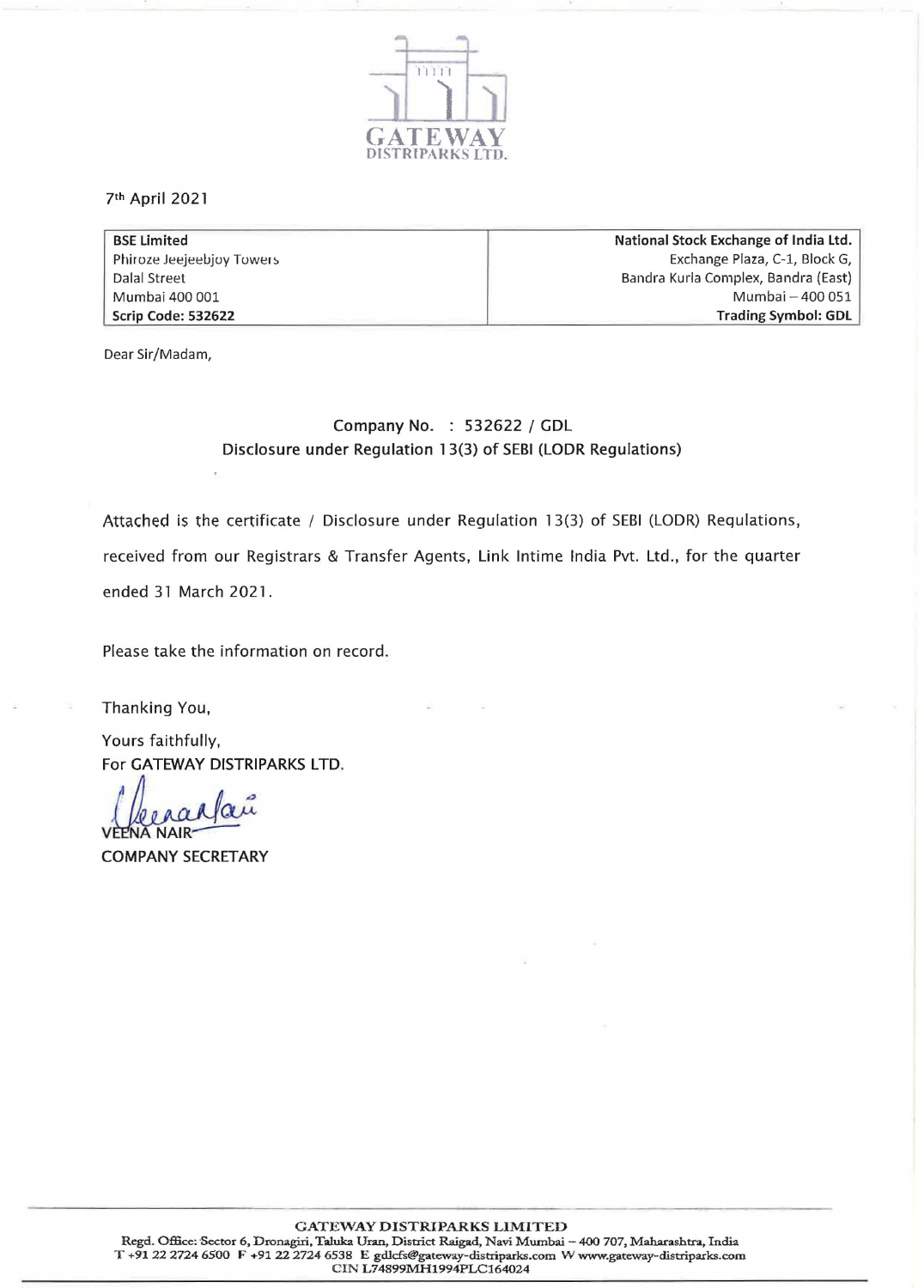# • **LINKlntime**

Link Intime India Pvt. Ltd. CIN : U67190MH1999PTC118368 C-101, 247 Park, L. B. S. Marg, Vikhroli (West), Mumbai - 400 083. Tel.: +91 22 4918 6000 Fax: +91 22 4918 6060 E-mail: [mumbai@linkintime.co.in](mailto:mumbai@linkintime.co.in) Website: [www.linkintime.co.in](http://www.linkintime.co.in)

Date: 07th April, 2021

To, Company Secretary Gateway Distriparks Limited Sector -6, Dronagiri , Taluka Uran, Dist Raigad Navi Mumbai -400707

Sub: Statement of Investor complaints for the Quarter ended 31<sup>st</sup> March 2021 under Regulation 13 (3) of the SEBI (Listing Obligations and Disclosure Requirements) Regulations, 2015.

We are the Registrar and Transfer Agent for Gateway Distriparks Limited.

This is to certify that we have received any complaint letter from the shareholder for the period 01.01.2021 to 31.03.2021

The details of the complaints are given below.

| Particulars                                    | Quarter ended 31st March, 2021 |  |
|------------------------------------------------|--------------------------------|--|
| <b>Investor Complaints:</b>                    |                                |  |
| Pending at the beginning of the quarter        | Nil                            |  |
| Received during the quarter                    |                                |  |
| Disposed of during the quarter                 |                                |  |
| Remaining unresolved at the end of the quarter | Nil                            |  |

\* Further, Register of Members has been updated as on 31.03.2021

This is for your information.

For Link Intime India Private Ltd

Duni Authorized Signatory